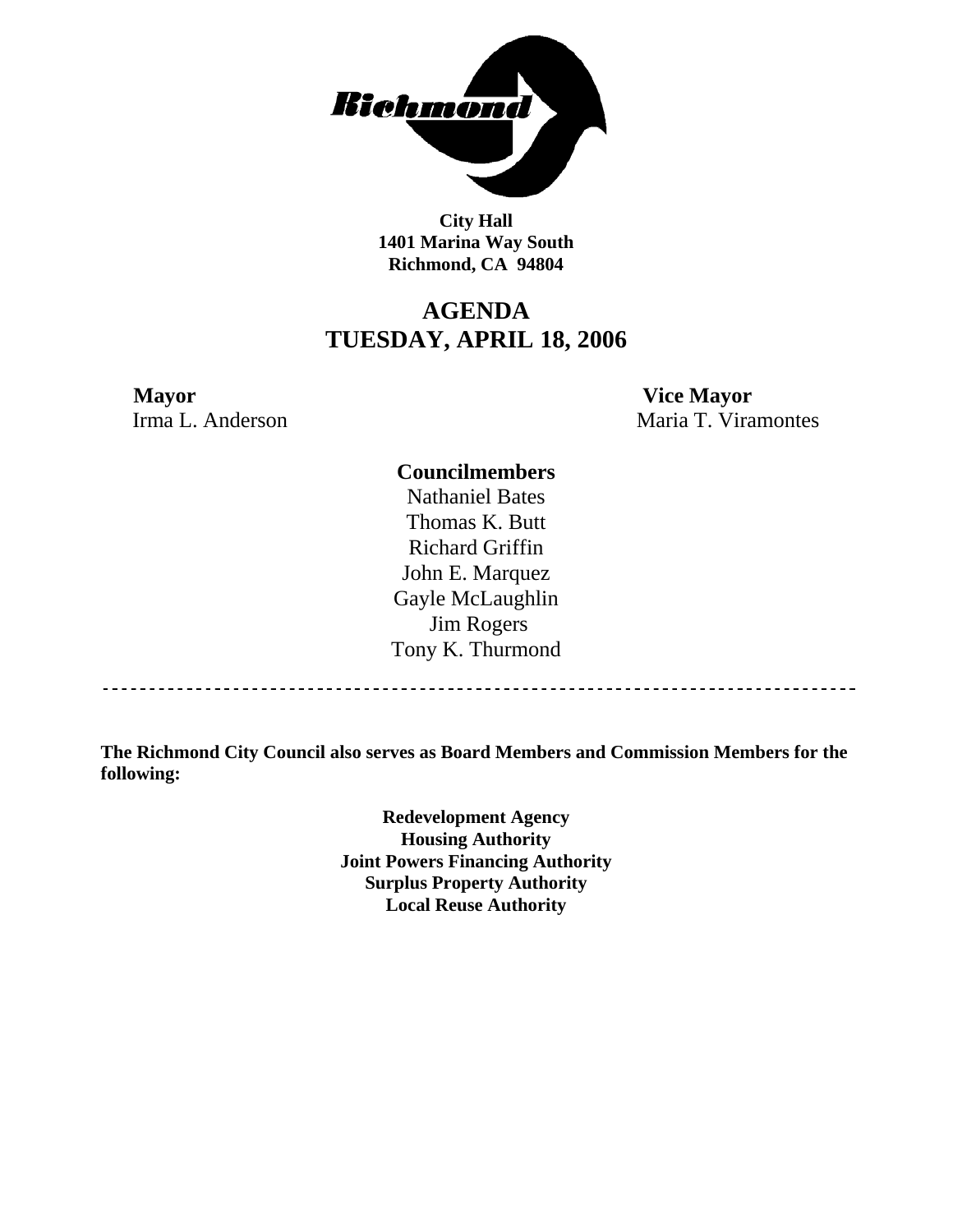# **MEETING PROCEDURES**

The City of Richmond encourages community participation at its City Council meetings and has established procedures that are intended to accommodate public input in a timely and time-sensitive way. As a courtesy to all members of the public who wish to participate in City Council meetings, please observe the following procedures:

**PUBLIC COMMENT ON AGENDA ITEMS:** Anyone who desires to address the City Council on items appearing on the agenda must complete and file a pink speaker's card with the City Clerk **prior** to the City Council's consideration of the item. Once the City Clerk has announced the item and discussion has commenced, no person shall be permitted to speak on the item other than those persons who have submitted their names to the City Clerk. Your name will be called when the item is announced for discussion. **Each speaker will be allowed TWO (2) MINUTES to address the City Council on NON-PUBLIC HEARING items listed on the agenda.** 

**OPEN FORUM FOR PUBLIC COMMENT:** Individuals who would like to address the City Council on matters not listed on the agenda or on **Presentations, Proclamations and Commendations, Report from the City Attorney, or Reports of Officers** may do so under Open Forum. All speakers must complete and file a pink speaker's card with the City Clerk **prior** to the commencement of Open Forum. **The amount of time allotted to individual speakers shall be determined based on the number of persons requesting to speak during this item. The time allocation for each speaker will be as follows: 15 or fewer speakers, a maximum of 2 minutes; 16 to 24 speakers, a maximum of 1 and one-half minutes; and 25 or more speakers, a maximum of 1 minute.** 

### **SPEAKERS ARE REQUESTED TO OCCUPY THE RESERVED SEATS IN THE FRONT ROW BEHIND THE SPEAKER'S PODIUM AS THEIR NAME IS ANNOUNCED BY THE CITY CLERK.**

**CONSENT CALENDAR:** Consent Calendar items are considered routine and will be enacted, approved or adopted by one motion unless a request for removal for discussion or explanation is received from the audience or the City Council. A member of the audience requesting to remove an item from the Consent Calendar must complete and file a speaker's card with the City Clerk **prior to the City Council's consideration of Item D, Agenda Review.** An item removed from the Consent Calendar may be placed anywhere on the agenda following the City Council's agenda review.

*The City Council's adopted Rules of Procedure recognize that debate on policy is healthy; debate on personalities is not. The Chairperson has the right and obligation to cut off discussion that is too personal, too loud, or too crude.* 

**\*\*\*\*\*\*\*\*\*\*\*\*\*\*\*\*\*\*\*\*\*\*\*\*\*\*\*\*\*\*\*\*\*\*\*\*\*\*\*\*\*\*\*\*\*\*\*\*\*\*\*\*\*\*\*\*\*\***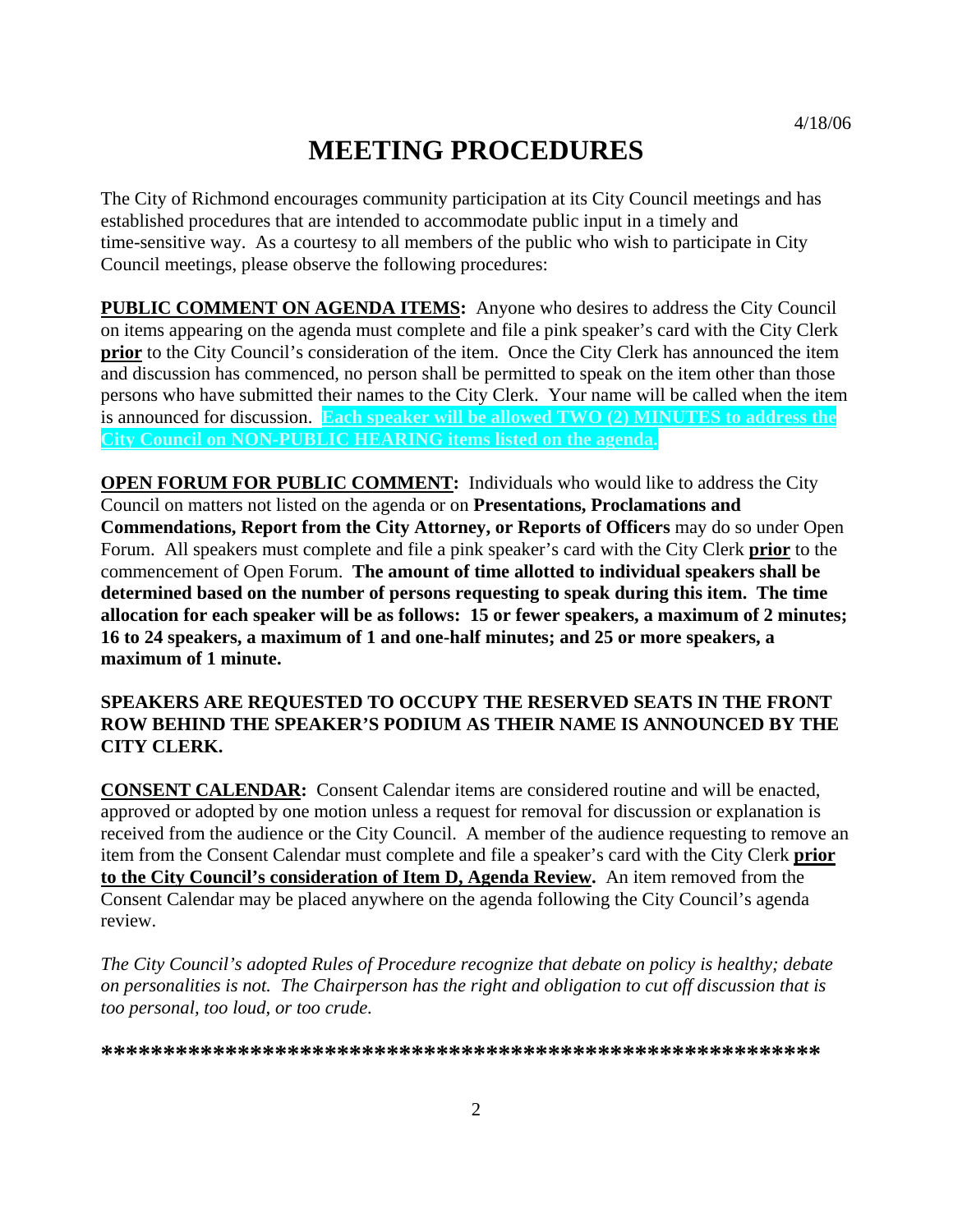4/18/06

# **MORNING OPEN SESSION 8:30 a.m.**

**A. ROLL CALL**

# **B. PUBLIC COMMENT**

# **C. ADJOURN TO CLOSED SESSION**

# **CLOSED SESSIONS**

**Shimada Room of City Hall** 

# **CITY COUNCIL**

# **CC-1. LIABILITY CLAIMS**

 **Claimant: Chastity Gregory Agency Claimed Against: City of Richmond** 

 **Claimant: Patrick McDonough Agency Claimed Against: City of Richmond** 

**CC-2. CONFERENCE WITH LEGAL COUNSEL – EXISTING LITIGATION (Subdivision [a] of Government Code Section 54956.9)** 

> **Three Cases: Tanzel vs. City of Richmond City of San Pablo vs. City of Richmond Swinerton Builders vs. City of Richmond**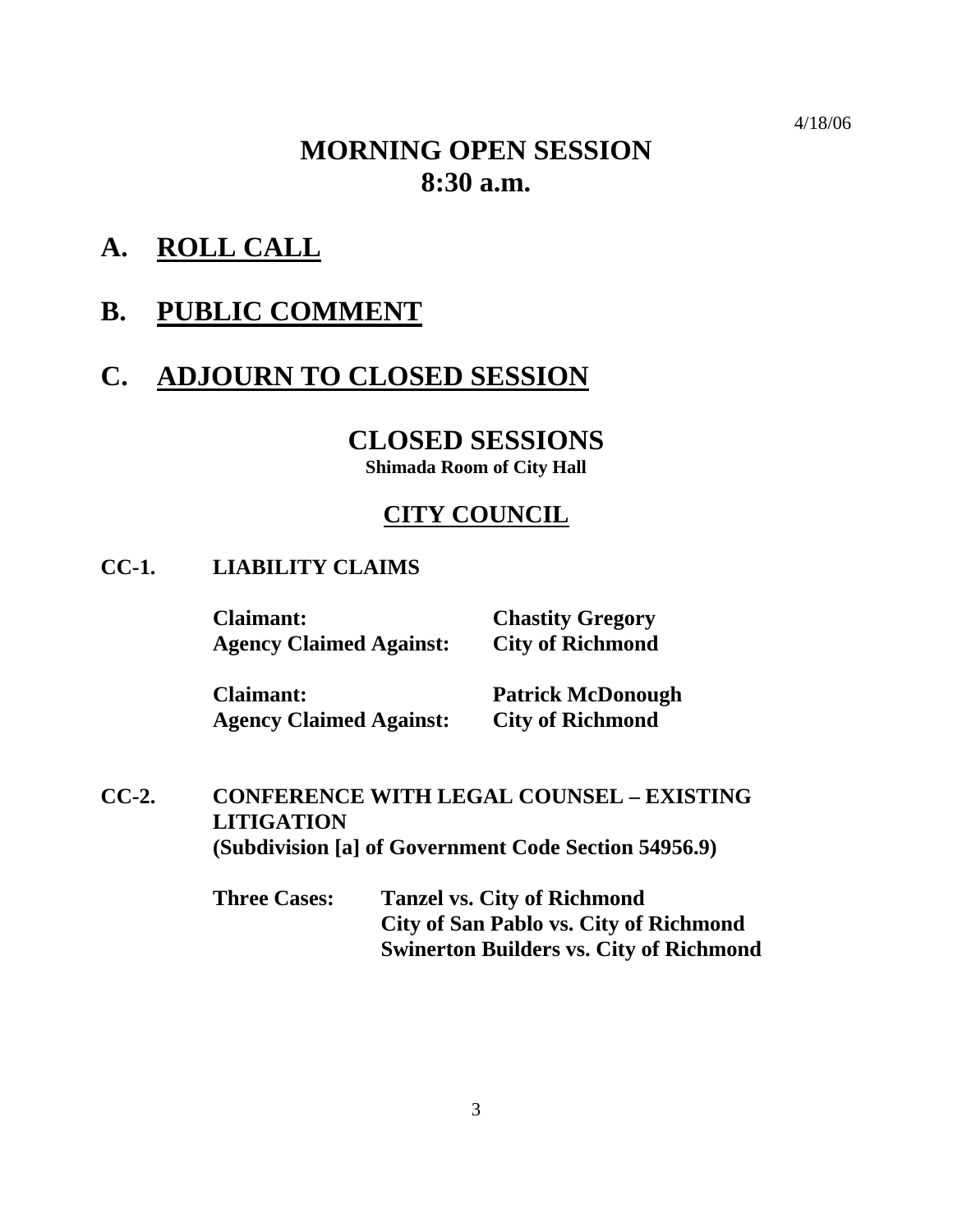# **CC-3. CONFERENCE WITH LEGAL COUNSEL – ANTICIPATED LITIGATION (Initiation of litigation pursuant to Subdivision [c] of Government Code Section 54956.9)**

 **One Case: 3130 Fiesta Court** 

**\*\*\*\*\*\*\*\*\*\*\*\*\*\*\*\*\*\*\*\*\*\*\*\*\*\*\*\*\*\*\*\*\*\*\*\*\*\*\*\*\*\*\*\*\*\*\*\*\*\*\*\*\*\*\*\*\*\*\*\*\*\*\*\*\*\*\*\*** 

# **OPEN SESSION COUNCIL CHAMBER**

# **CITY COUNCIL 7:00 p.m.**

#### **PLEDGE TO THE FLAG**

**A. ROLL CALL**

#### **B. STATEMENT OF CONFLICT OF INTEREST**

#### **C. AGENDA REVIEW**

**Members of the audience requesting that an item or items be removed from the CONSENT CALENDAR must complete and file a pink speaker's card with the City Clerk prior to Agenda Review.** 

### **D. REPORT FROM THE CITY ATTORNEY OF FINAL DECISIONS MADE AND NON-CONFIDENTIAL DISCUSSIONS HELD DURING EXECUTIVE SESSION**

**E. OPEN FORUM FOR PUBLIC COMMENT**

#### **F. PRESENTATIONS, PROCLAMATIONS, AND COMMENDATIONS**

**G. CONSENT CALENDAR**

 **Consent Calendar items are considered routine and will be enacted, approved or adopted by one motion unless a request for removal for discussion or explanation is received from the audience or the Council.**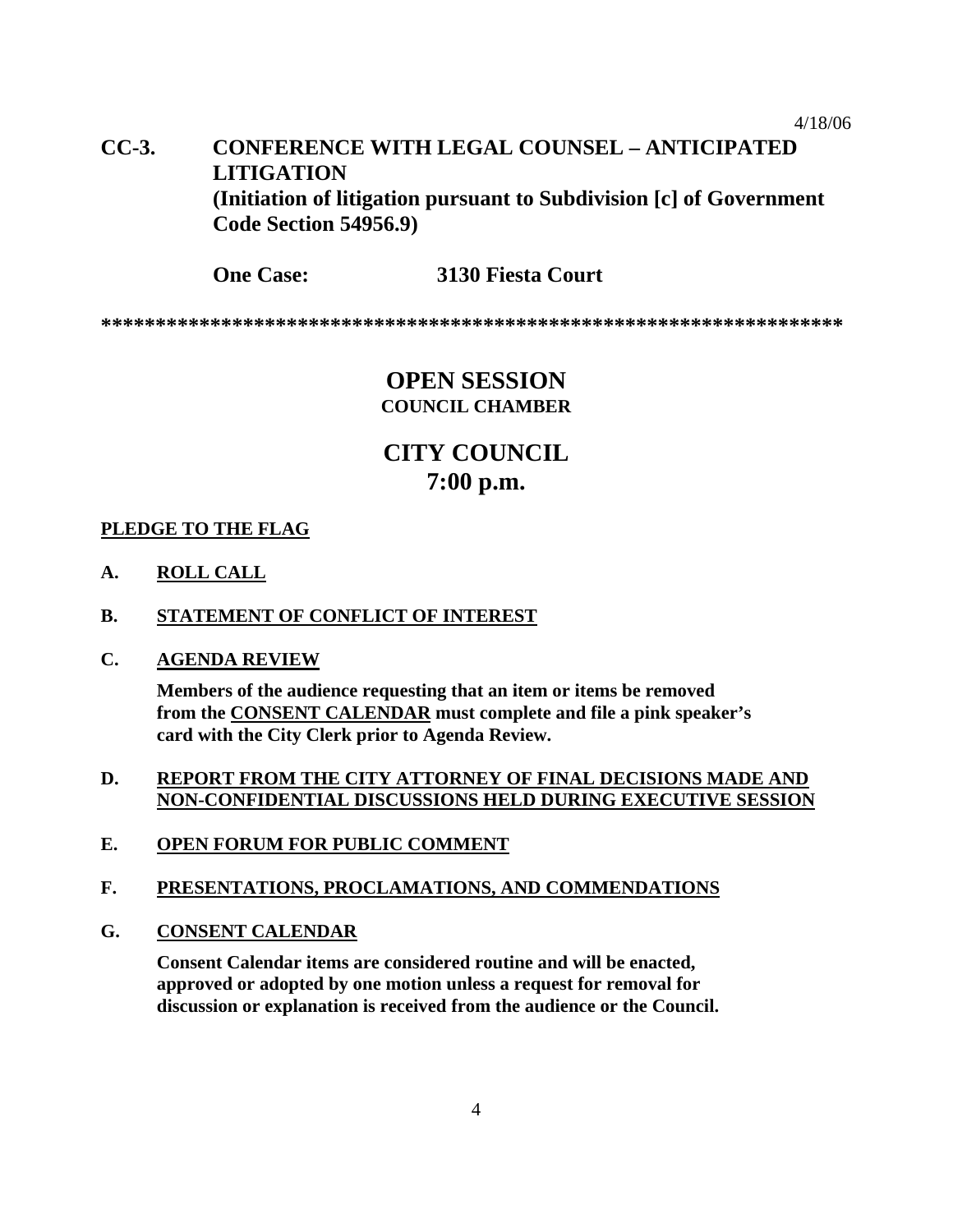- **G-1. APPROVE** amending the existing contract with Maze & Associates Accountancy Group to add \$44,080 to the total contract amount for the audit of four additional single-audit programs – Finance Department (James Goins 620-6740).
- **G-2. APPROVE** an amendment to a contract with Marcia Brown-Scurry to provide general legal assistant services in the City Attorney's Office in the amount of \$7,200 for a total amount not to exceed \$24,399.99 – City Attorney (John Eastman 620-6509).
- **G-3. APPROVE** a short-term contract with Robert Half Legal for emergency legal assistant services in the City Attorney's office for two weeks in January 2006 in the amount of \$1,312.50 for a total amount not to exceed \$5,000 – City Attorney (John Eastman 620-6509).
- **G-4. APPROVE** an amendment to a contract with Application Associates to perform desktop application training for the City of Richmond's computer users. Total amount of the contract amendment will not exceed \$44,800 – Information Technology (Sue Hartman 620-6874).
- **G-5. APPROVE** appointments to the following Commissions: **Arts & Culture Commission:** Manning Peterson and Terri Hinte, terms expiring January 30, 2010; **Economic Development Commission:** Derrick Terrell, Michelle Itagaki, and Karen Okusu, terms expiring March 30, 2009; and **Police Commission:**  Don Zingale, term expiring November 1, 2009 – Mayor Anderson (620-6503).
- **G-6. APPROVE** an amendment to a contract with Patrick Seals to provide support services in the City Clerk's Office. Total amount of the contract amendment will not exceed \$6,750.00 The time period for the amendment is May 1, 2006, through June 30, 2006 – City Clerk (Diane Holmes 620-6513).
- **G-7. APPROVE** an amendment to a contract with MA/COM to provide maintenance services for one year for the Consolidated 800 MHz Public Safety Radio System. Total amount of the contract amendment is \$562,551.25 – Police Department (Chief Chris Magnus 620-6655).
- **G-8. APPROVE** a service contract with Project Advocates to provide technical project management services for the 800 MHz Public Safety Three-Channel Upgrade. Total amount of the contract will not exceed \$35,603.00 – Police Department – (Police Chief Chris Magnus – 620-6655).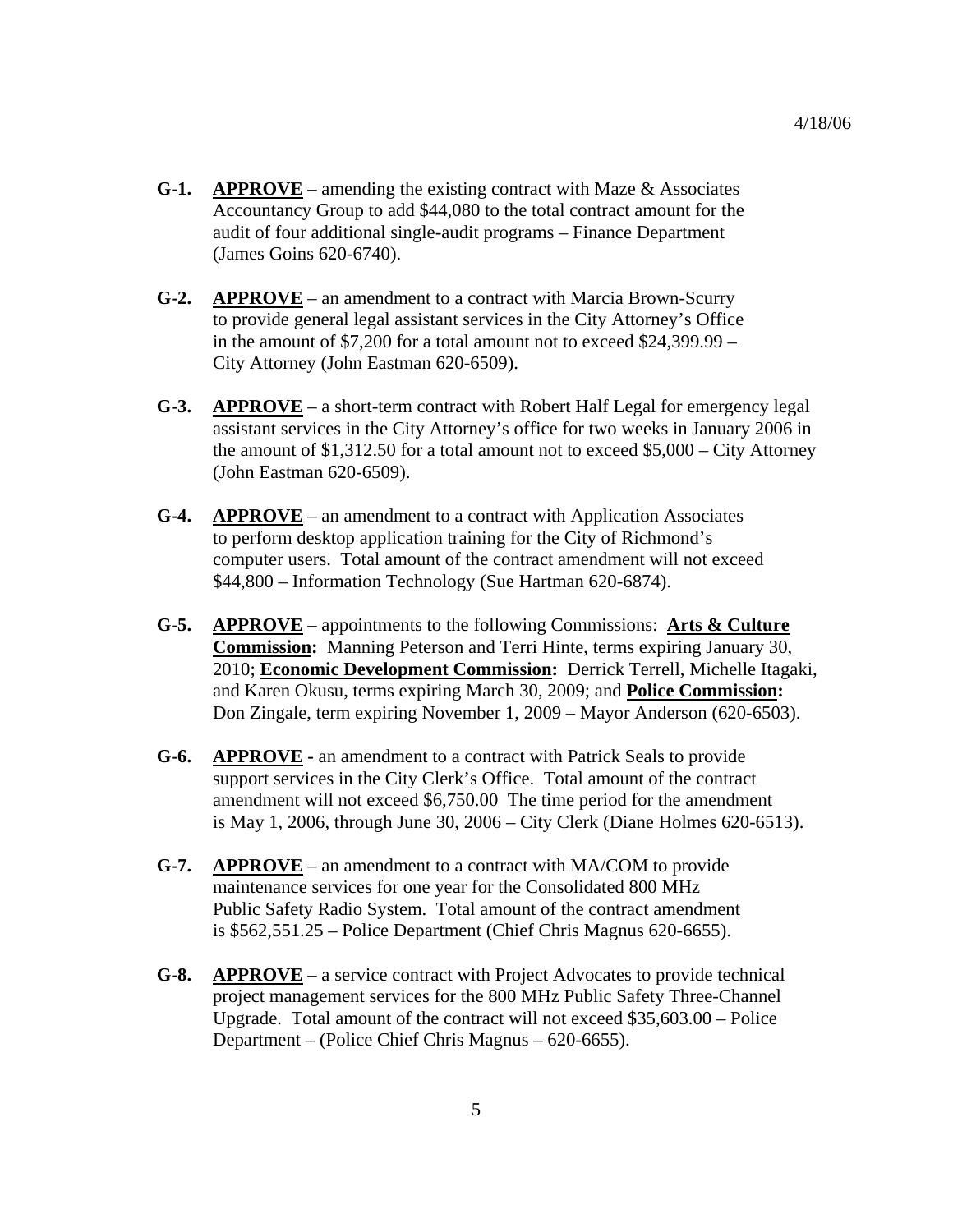- **G-9. APPROVE** a sole-source service contract with Dailey-Wells to upgrade the 800 MHz five-channel, four-site Trunked Simulcast Radio System to an eight channel system to reduce the queuing (busy) signals for public safety. Total amount of the contract will not exceed \$762,661.97 – Police Department (Chief Chris Magnus 620-6655).
- **G-10. THIS ITEM WAS WITHDRAWN FROM THE AGENDA AFTER THE AGENDA WAS FINALIZED** – a contract with CCG System, Inc to purchase and install new fleet management software, to migrate existing fleet management data to the new system, and to train staff to use the new software – Public Works (Willie Haywood 231-3010).
- **G-11. ADOPT A RESOLUTION**  approving a June 6, 2006, public hearing date and authorizing a published and mailed hearing notice for a proposed rate increase of 8% annually for five years for the Richmond Municipal Sewer District No. 1 – Finance Department (James Goins 620-6740).
- **G-12. ADOPT AN ORDINANCE** establishing wages, salary, and compensation for the new classification of Deputy Police Chief **(Second Reading)** – Human Resources (Leslie Knight 620-6849).
- **G-13. APPROVE** minutes of the Morning and Evening Sessions held on March 21, 2006, the Joint Meeting of the Redevelopment Agency and the City Council and the Special Meeting of the City Council held on March 28, 2006, and the Morning Session held on April 4, 2006 – City Clerk (Diane Holmes).

### **H. PUBLIC HEARINGS**

**H-1. RECOMMEND CONTINUING TO MAY 2, 2006,** appeals of the Planning Commission's decision to certify the Final Environmental Report and conditionally approve the Tentative Map and Final Development Plan for the Westshore Marina Residential Condominium Development Project proposed for a 5.94-acre site located at the southern terminus of Marina Way South **(The public hearing was closed on March 7, 2006. The City Council may convene again into Closed Session under Item CC-3, before the conclusion of this item.)** – Planning Department (Richard Mitchell 620-6706).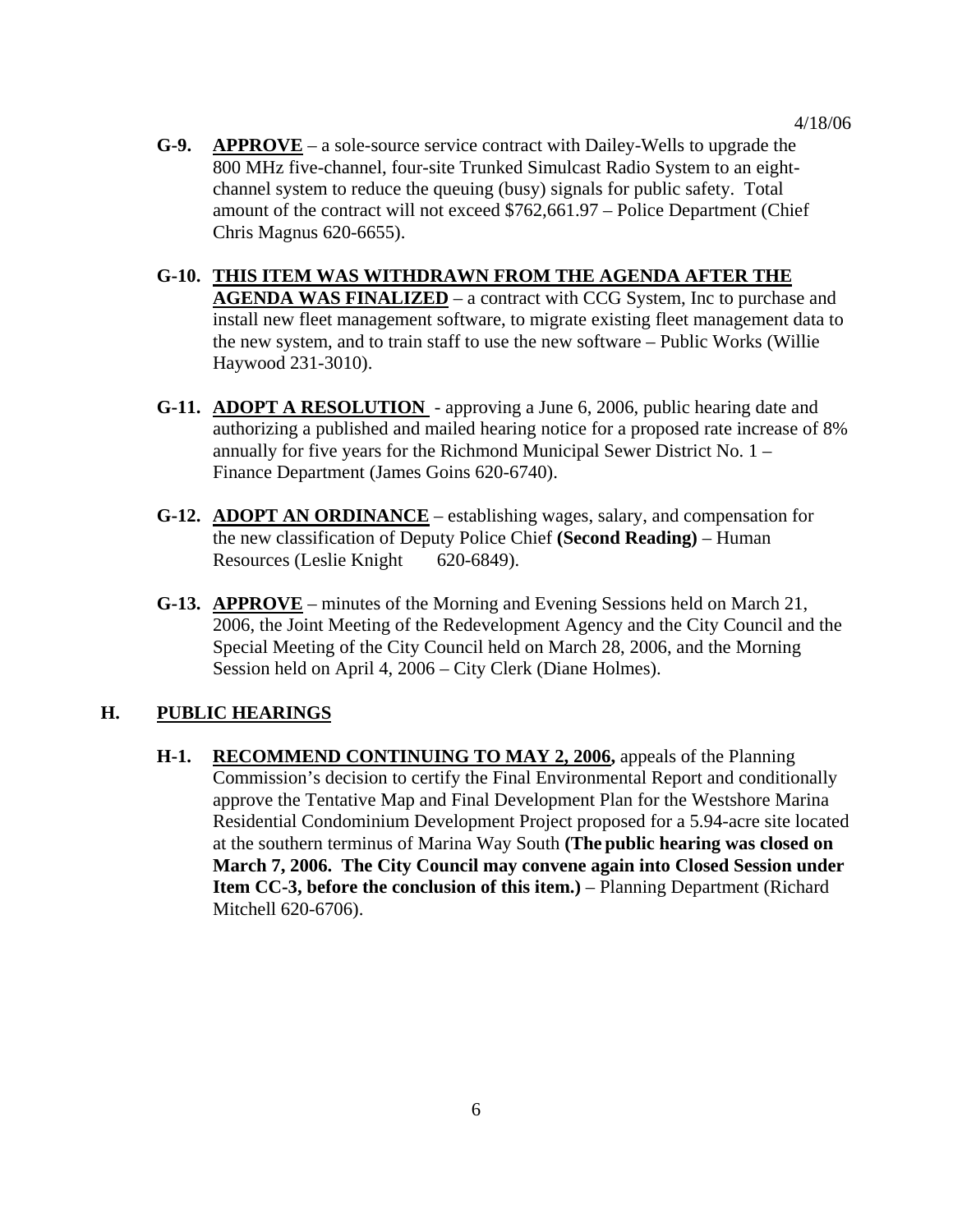4/18/06

### **I. RESOLUTIONS**

**I-1. ADOPT** – opposing HR 4437 and supporting a fair, just, and humane immigration legislation that recognizes all immigrants – Councilmembers McLaughlin, Marquez, Vice Mayor Viramontes, and Mayor Anderson (237-1256).

### **J. ORDINANCES**

- **J-1. INTRODUCE** the updated Business Opportunity Ordinance, Chapter 2.50 of the Municipal Code of the City of Richmond – Employment and Training (Sal Vaca 307-8006).
- **J-2. INTRODUCE** the updated Local Employment Ordinance, Chapter 2.56 of the Municipal Code of the City of Richmond – Employment and Training (Sal Vaca 307-8006).

# **K. COUNCIL AS A WHOLE**

- **K-1.** Consider placing a moratorium on new sewer hookups in portions of Richmond served by Richmond Sewer District No. 1 – Councilmember Butt (236-7435).
- **K-2.** Update on implementation of Rental Housing Inspections Vice Mayor Viramontes (620-6581).
- **K-3.** Refer to staff the matter of seed money for special events: Cinco de Mayo, Juneteenth, and Festival By The Bay (2005/2006) – Mayor Anderson (620-6503).
- **K-4.** Consider approving the City of Richmond co-sponsoring with the City of San Pablo and Opportunity West, a Cinco de Mayo Celebration on May 7, 2006, and approve using the City of Richmond's portable stage, at no cost, and allocating \$15,000 to coordinate the event – Councilmember Marquez (620-6581).
- **K-5.** Discussion and recommendation regarding community budget hearings Councilmember Rogers (620-6581).

# **L. COMMUNICATIONS**

 **L-1.** Referrals to staff from the City Council.